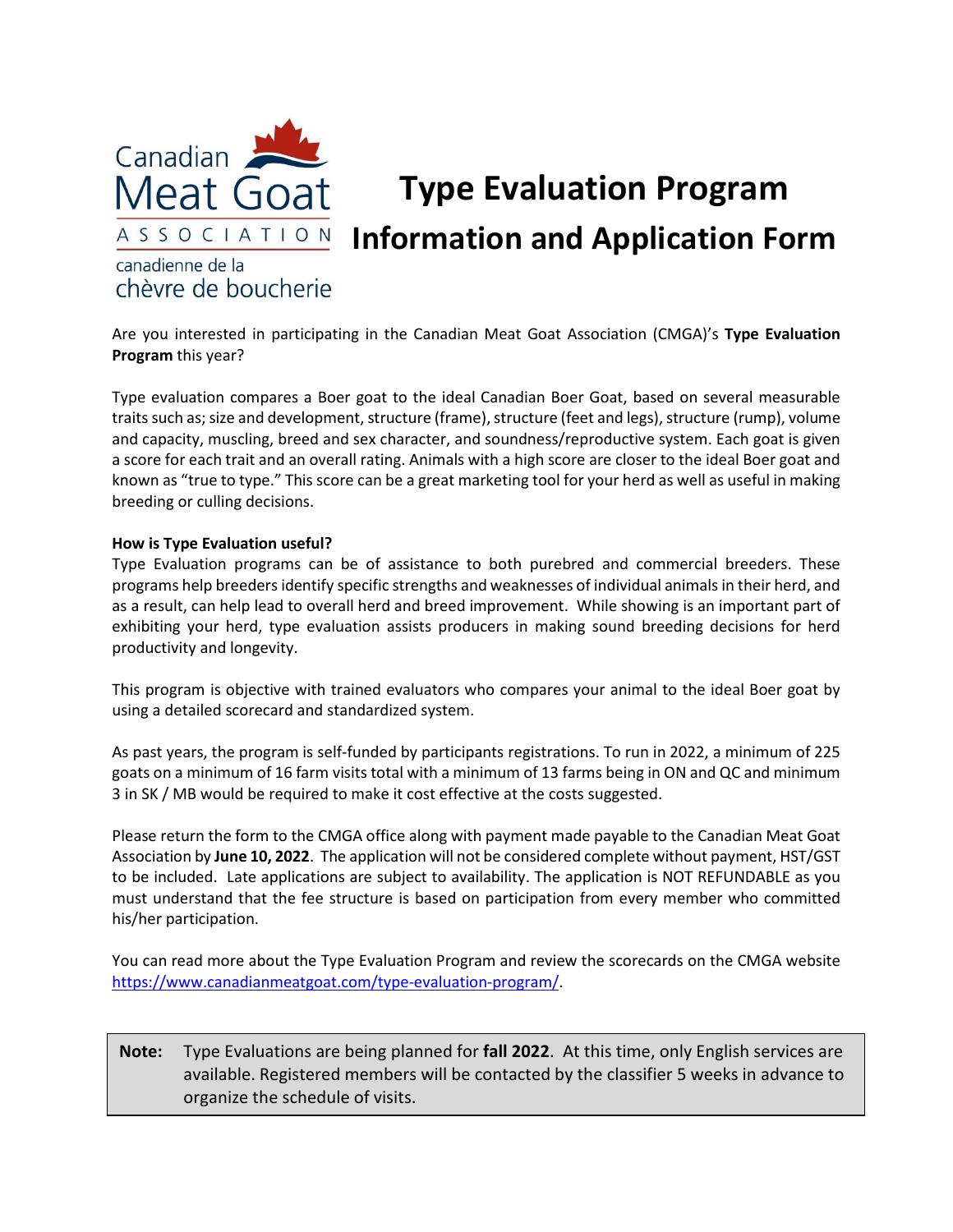## **BREEDER INFORMATION**

**When evaluating the number of goats you would like to submit to classification, please consider those conditions:**

- 1. All animals being evaluated must be legibly tattooed with a tattoo that matches EXACTLY as shown on the registration certificate. It is the herd owner's responsibility to be sure that all tattoos are clearly legible. Any discrepancies will be reported by the evaluator. An animal with a faulty or missing tattoo cannot receive an official evaluation because the tattoo is the positive identification.
- 2. Both registered Percentage and Purebred animals must conform to Boer Breed Standards. The breeder has the option to have unregistered animals evaluated – the evaluator will mark all of the individual type traits but will not calculate a final score. Fees are the same for all evaluations.
- 3. Any Cull Defects marked will result in a final score of "NO SCORE", but the evaluator will still mark each of the individual type traits. In the case of a "No Score" result, fees shall NOT be refunded. Breeders are strongly recommended to check animals for cull faults prior to evaluation.
- 4. Does must have kidded at least once in order to be evaluated and must have kidded within one year of the evaluation.
- 5. Bucks may be evaluated after one year of age.

#### **When preparing for the evaluator's visit, please make sure that everything is ready:**

- 1. The owner may present the animals being evaluated in any order he/she wishes, however animals must be organized and restrained in a holding pen prior to the arrival of the evaluator to expedite the process.
- 2. The place of evaluation is at the option of the owner, with the following considerations: if outside ensure adequate shade or shelter; if inside must be on a litter-free floor. The animal will need to be restrained for taking measurements, checking bites, udders, testicles, feeling muscling & soft fleshing, etc.; and then must also be observed loose on the move.
- 3. All animals to be evaluated must have their original CMGA registration certificate on site. The evaluator will not check the certificate until the evaluation is complete.
- 4. The owner must provide to the evaluator: Birth Date, Kidding Date, Number of kiddings.
- 5. The evaluator may ask to see previous evaluation report forms.
- 6. It is not necessary to clip your animals; however, they should be clean and have their feet trimmed.

**For more information bout the program, you can download the Type Evaluation Handbook from the CMGA's website at [www.canadianmeatgoat.com](http://www.canadianmeatgoat.com/) under the** *[Services](https://www.canadianmeatgoat.com/wp-content/uploads/2021/12/2014_TE_Handbook-new.pdf)* **tab.**